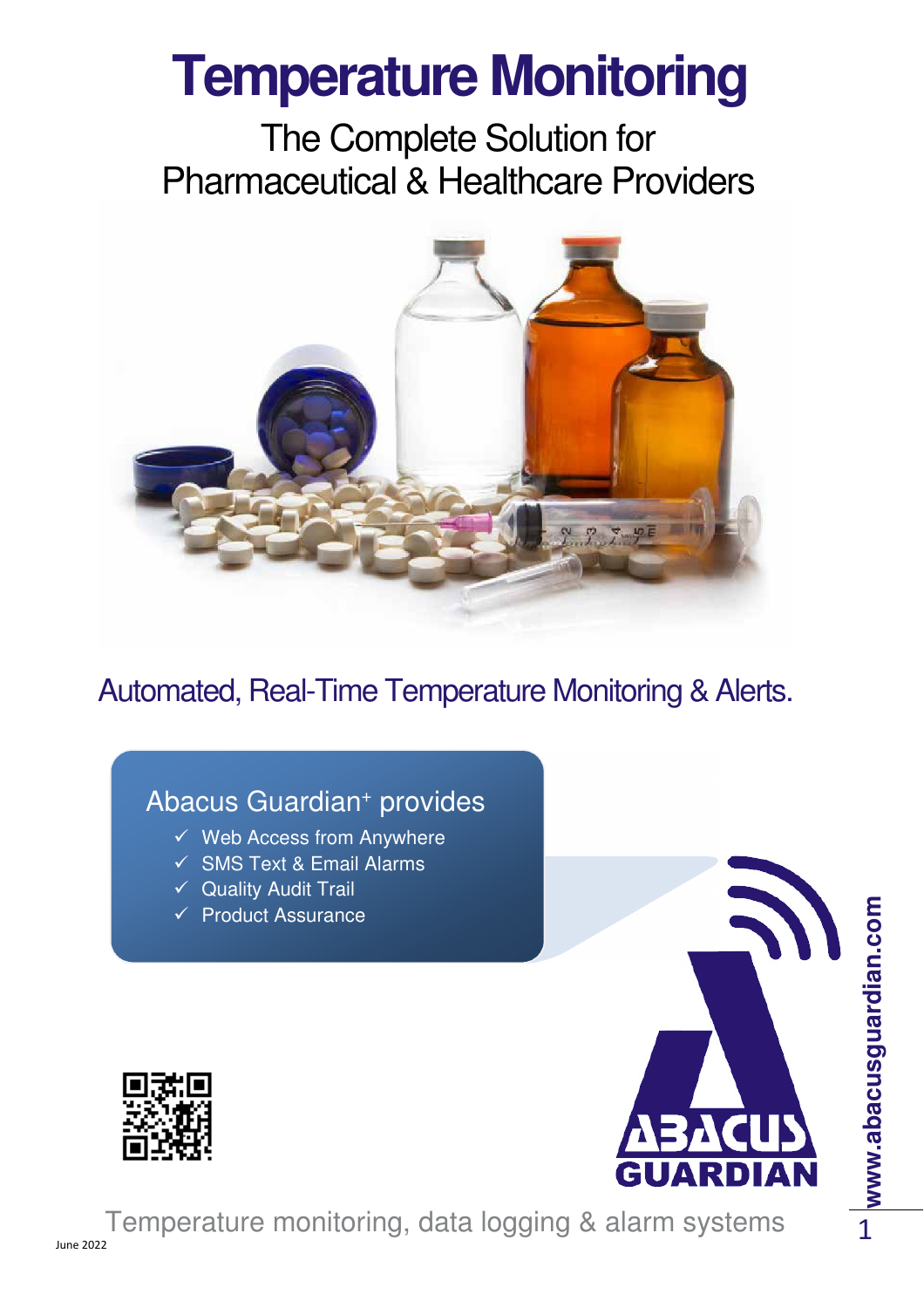# **The Benefits of Abacus Guardian<sup>+</sup>**

The pharmaceutical, and healthcare, industry continues to demand the highest standards of temperature controlled storage for an ever widening range of complex products.

Whether it's keeping items in long-term frozen conditions, or short-term refrigeration, the consequences of power cuts, electrical faults or plant failures can be serious and significant.

Safety is always the prime concern. However, the ever increasing price of existing products and the emergence of new high value, specialised drugs means that maximum shelflife & minimum waste has to be achieved.

MHRA applies rigorous standards to the cold chain records, ensuring the safety and effectiveness of these vital products.

# Example Sectors

- Whole Blood
- $\checkmark$  Blood Plasma
- $\checkmark$  Blood Samples
- $\checkmark$  Vaccines
- $\checkmark$  Liquid Pharmaceuticals
- $\checkmark$  Patient-at-home medications
- $\checkmark$  Mortuaries

Keeping detailed, auditable temperature

records is a basic requirement of these standards of excellence. This, together with effective alarm monitoring, performs a vital role, allowing staff to implement effective procedures should an unexpected event occur.

The Abacus Guardian<sup>+</sup> system is present in many NHS and private healthcare locations providing all day, every day, automated real-time monitoring ensuring both safety and compliance for these temperature sensitive products.

Detailed, auditable, temperature records are a basic requirement of mandatory Quality Control. Effective alarm functions help with compliance and provide stock security and peace of mind.

#### The Abacus Guardian<sup>+</sup> system

- No PC software is required; access to the data is via web-browser on any device with internet connectivity
- Wireless sensors eliminate the need for complicated wiring
- Data uploaded via mobile network no connection to your network (Ethernet optional)
- Email and text alarms sent to one, or more, recipients
- Sensors and Users can be grouped into logical, or geographical, clusters
- Secure data storage with access to real time and historical data
- 24/7 monitoring with recording points every five minutes
- MHRA compliant auditable records

#### How It Works

The system uses two main modules:

- Wireless sensors (battery life >4 years with optional low-battery alarms)
- Base station (Mains powered with optional battery backup supply)

Sensors are installed in the areas to be monitored. The base station sends the data

 $\frac{1}{2}$ GPRS enabled HUB transmits the<br>data over mobile network to our<br>dedicated servers Optional wireless repeaters<br>(range extenders, subject to site survey)

back to our servers. The information is presented to customers, via a website, to manage and view their records and alarms. PDF and CSV downloads are optionally available.